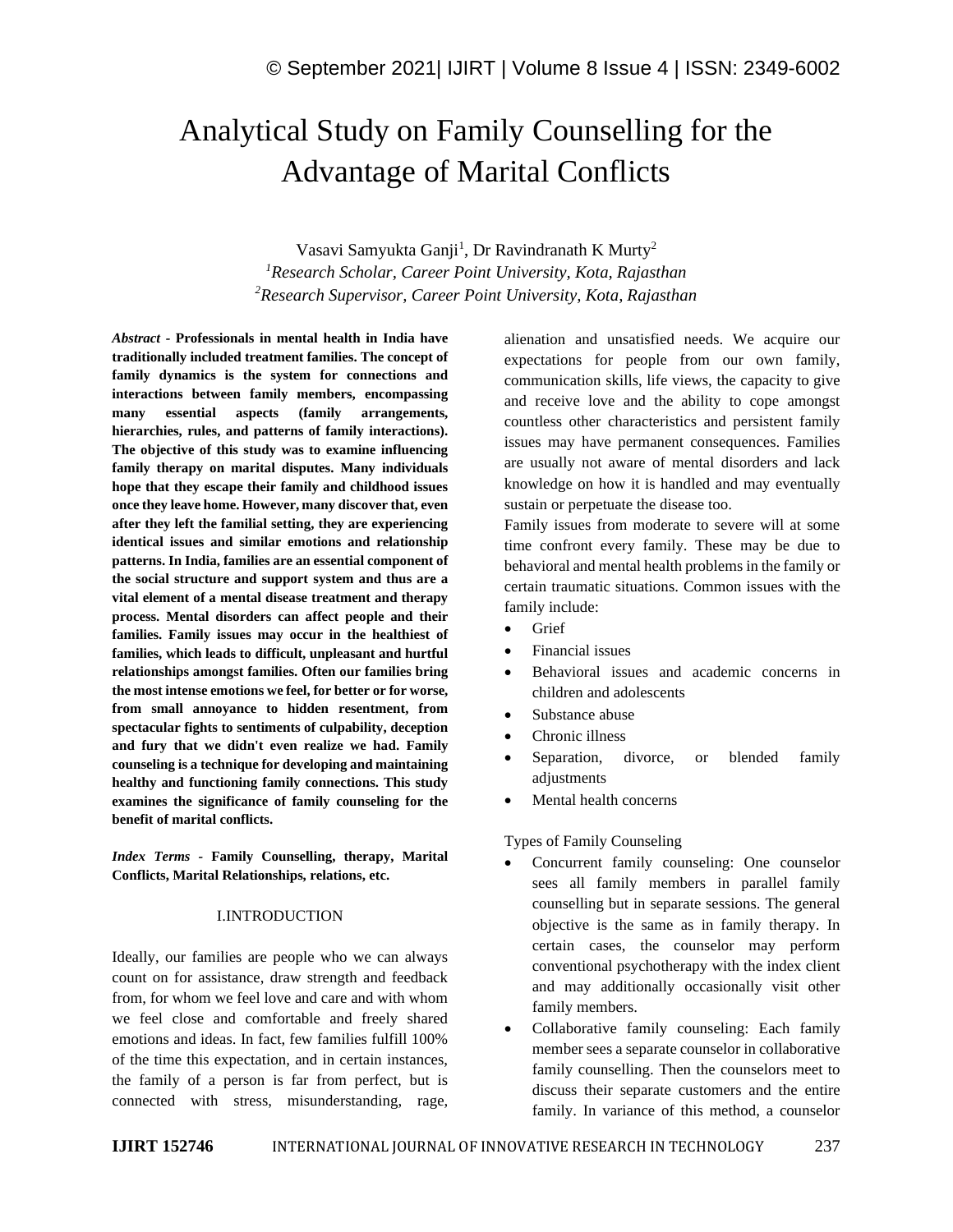may delegate his co-therapists to work with particular family members under the supervision of the main counselor. In order to figure out the intervention objectives and tactics, each member and family will be addressed.

• Conjoint family counseling: In conjunction with family therapy, one counselor sees the whole family at the same time. In some ways this consultant performs a fairly passive, non-directive role, but in other others he could be an active force, leading the discussion, assigning duties to different families, teaching people directly, and so forth. Satir (1967) has utilized this method and has seen the family counselor as a resource person and a communicator who watches in action the family process and becomes a model for communication with the family by means of a clear and crunchy communication.

#### Benefits of family counseling

The benefits of counseling vary from family to family. They can include:

- improving communication
- developing healthy boundaries
- improving family dynamics and relationships
- defining someone's role within the family
- improving the family's problem-solving abilities
- addressing dysfunctional interactions
- providing strength and coping tools for family members

A 2020 study Trusted Source suggests families might find counseling useful for the following reasons:

- conflicts between siblings
- difficulty communicating or expressing emotions
- marital problems
- inconsistent parenting
- dealing with a chronic illness or death in the family
- adapting to a major change
- developing a functional and healthy relationship following a divorce

Divorce questions in couple and family therapy are frequently difficult and complicated, and issues for clients are becoming more prevalent. "A nationwide study shows that the divorce rate remains near 50%.'' In fact, a household with two parents with children lawfully married is no longer indicative of the average American family.

# II. REVIEW OF LITERATURE

Shalini Anant and Ahalya Raguram (2005)Stresses the significance of marital conflict between parents in the development and maintenance of adolescent behavior issues. Case studies from India highlight the significance of familial therapy in the management of adolescent behavioral illness. Parent's marital connection is an essential component of the adaptive functioning of the family. Lack of attention to disagreement between parents may significantly hinder progress in adolescent behavioral disorder treatment. Therefore, the quality of relationships between parents needs special assessment when dealing with behavioral disorder and treatments in order to address marital disputes should be included into the overall management plan. It is also very essential to be aware of the problems that may influence the marriage relationship in a broad family system and to decide if an effort must be made to involve the extended family in the therapy.

Geeta Joshi and Dr. B. T. Lawani (2020)The journal 'Pratibimb' is an open eye for society in general and especially the younger generation. This newspaper reflects familial human relationships that eventually assist the scientific efforts of content analysis. This publication is an excellent effort of family court marital counselors representing society or stakeholders working on marriage and family matters. It thus becomes extremely broad in character and encompasses all elements of the modern day. In comparison to other stakeholders, marriage counselors published more articles. Madhya Maharashtra and Konkan participate more in different kinds of writing than in other areas. More publications have been based on experience rather than scientific study. Book evaluations mostly address contribution and imitation in other marriage and family nations. This is a statelevel publication, therefore there were more articles published in the language of Marathi.

Aaron Hogue et al (2021)Updates evidence-based treatments in couple and family therapy for disorders in drug use (SUD) since earlier JMFT evaluations were published in 2012. It initially sums up prior reviews together with results from later reviews and meta-analytical research. It provides research design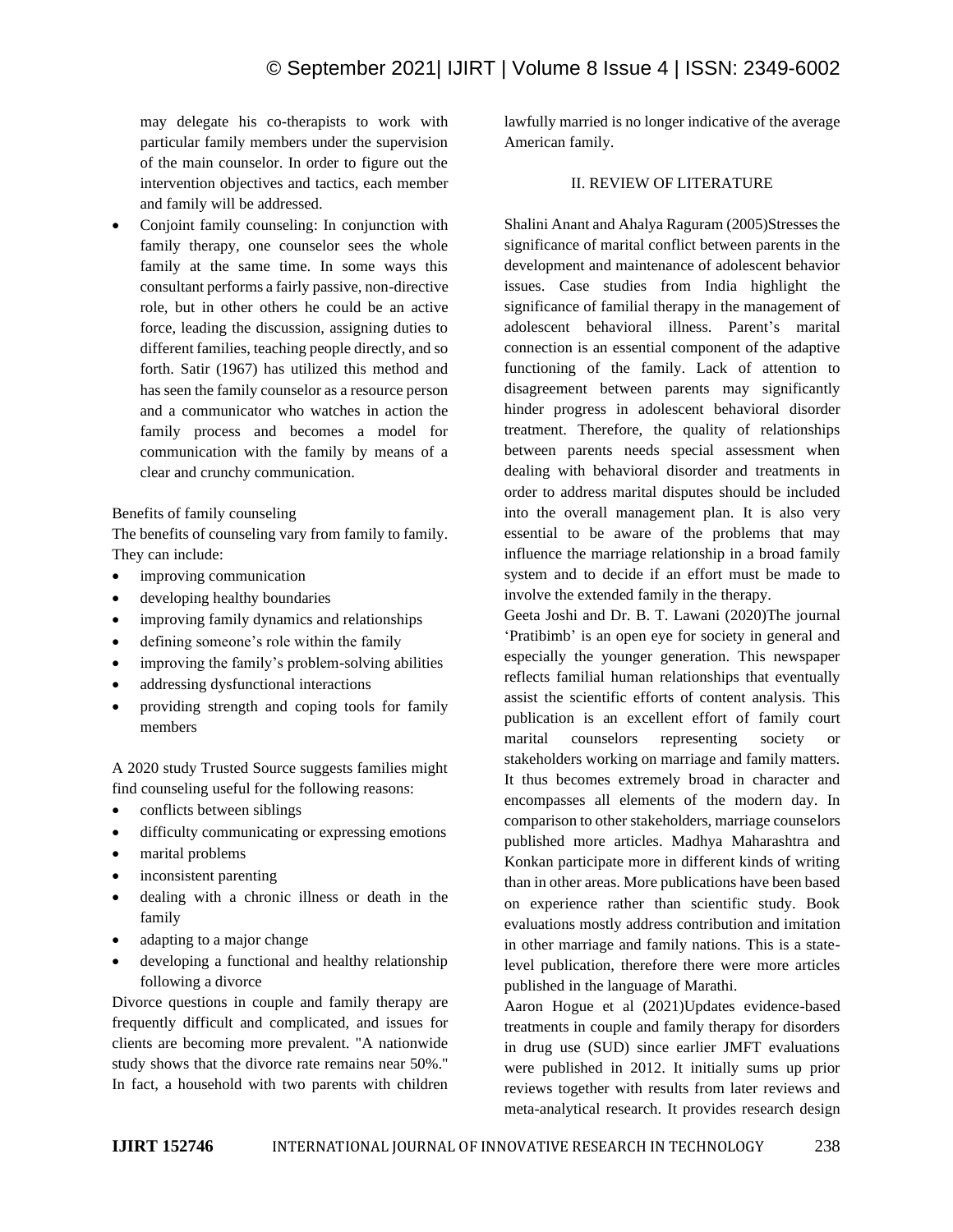and methodology criteria for selecting 13 couples and family therapy studies to evaluate the support level. For selected therapeutic methods, cumulative levels of support designations are then established. Findings suggest that systemic family therapy is established as stand-alone, and behavioral family therapy and behavioral couple therapy are probably effective as stand-alone and well-established therapies for multicomponent. The paper then proposes recommendations on practical concerns and implementation difficulties with respect to treatment mode. It ends with future guidelines for couples and families taking part in regular SUD care systems.

Pauline Goger and V. Robin Weersing (2021)anxiety disorders are the most prevalent and affected lifelong mental health issues. Family variables are heavily involved in starting and maintaining anxiety, although accessible therapies based on research are generally individual. The goal of this study was to assess the existing evidence base (2010–2019) of family-based therapies treating adolescent and adult anxiety, and to draw conclusions that compare family-based and individual treatments. A systematic search of literature has been carried out. Articles were selected when mainly anxiety problems were addressed and a randomized, controlled trial design was used, resulting in 22 juvenile research. No adult studies meet inclusion requirements. Family-based therapies overall were more effective than non-treatment controls and individual interventions, with some indication that family-based interventions may outdo person interventions in certain groups (i.e., autism). Family-based treatments may be a viable option for adolescent anxiety therapy. Additional study on family-based anxiety therapy is required for adults.

Abelneh Shemaye Tasew and Koye Kassa Getahun (2021)The incidence, causes, effects and methods for dealing with marital disputes in Durbete City were examined. The study used a hybrid method to descriptive cross-sectional survey research. A total of 390 participants: 386 (193 men and 193 women) interviewed and four interviewed. Survey respondents had been chosen using the random sample method stratified and proportionate. Intentionally, four of the interviewees were chosen from elders, attorneys and the office for women and children. Data were gathered utilizing, interviewing, questionnaire and documentation. As methods for quantitative data analysis, one t-test, weighted mean and rank were

employed. Qualitative data were examined using quotations, paraphrases and narratives. The results indicated a significant prevalence of marital conflict and a growing tendency from year to year. The main reasons of marital conflict were psychological, sexual, socio-cultural and economic. The five main effects of marital conflicts were tension, a sense of sadness and complaint, concern about what others think, and a feeling of desperation and hopelessness. The oftenused conflict coping methods competed, collaborated, compromise, avoided, accommodated and interfered with other parties. Finally, the conclusion is that marital conflict is one of the main social issues in the field of research which required the participation of social work specialists, advice and legislation to reduce marital disputes.

# III. OBJECTIVES OF THE STUDY

The main Objective of the Research study is to analyze the importance of Family Counselling for the Advantage of Marital Conflicts.

# IV. RESEARCH METHODOLOGY

It is a Descriptive Study in nature. In this study, clinical interview and ENRICH marital satisfaction scale were used. Also, via pretest posttest with control group (18 couple) and experimental group (21 couple), marital conflicts were evaluated.

#### V. ANALYSIS AND INTERPRETATIONS

The research data is analyzed in this section. "First, the demographic data of the sample group is presented.'' Then, statistical tests are carried out and then analyzed to study the research hypotheses.

| Particulars | Gender |        | Frequency | $\%$ |
|-------------|--------|--------|-----------|------|
|             | Male   | Female |           |      |
| 70-74       |        |        | 1         | 1.3  |
| 65-69       |        | 2      | 3         | 3.8  |
| 55-59       | 2      |        | 2         | 2.6  |
| 50-54       | 3      |        | 3         | 3.8  |
| 45-49       | 3      | 4      | 7         | 9    |
| $40 - 44$   | 4      | 7      | 11        | 14.1 |
| 35-39       | 4      | 2      | 6         | 7.7  |
| 30-34       | 10     | 6      | 16        | 20.5 |
| 25-29       | 7      | 8      | 15        | 19.2 |
| $20 - 24$   | 4      | 10     | 14        | 17.9 |
| Total       | 39     | 39     | 78        | 100  |

Table 1: Age Frequency of the Couples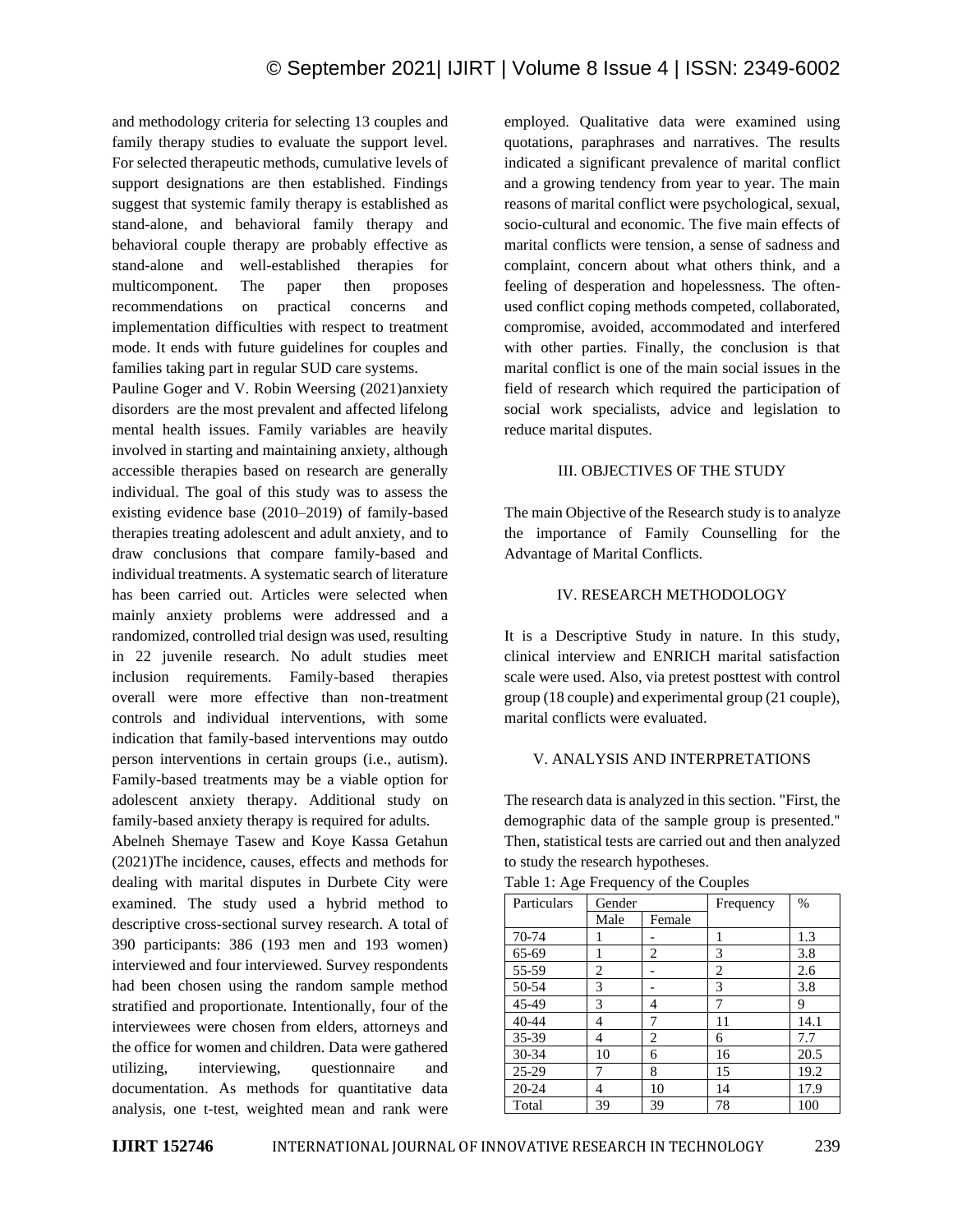This table, that is gathered based on sex and age groups, shows that the highest frequency belongs to the age group of 20-24 for the females, including 10 subjects, and the age group of 30-34 for the male, including 10 subjects.

Table 2: Experimental and Control Groups Marital Life Time

| Particulars | Groups         |                | Frequency | $\%$ |
|-------------|----------------|----------------|-----------|------|
| (Marital    | Control        | Test           |           |      |
| Life.<br>in |                |                |           |      |
| Years)      |                |                |           |      |
| 35-39       |                | 1              | 1         | 2.6  |
| $30 - 34$   |                |                |           | 2.6  |
| $25-29$     | 2              | 1              | 3         | 7.7  |
| $20 - 24$   | 2              | 4              | 6         | 15.4 |
| $15-19$     | $\overline{c}$ | $\overline{c}$ | 4         | 10.3 |
| $10-14$     | $\mathfrak{D}$ |                | 2         | 5.1  |
| $5-9$       | 2              | 2              | 4         | 10.3 |
| $0 - 4$     | 8              | 10             | 18        | 46.2 |
| Total       | 18             | 21             | 39        | 100  |

The greatest frequency of married couples was during the 0-4th year of their marriage existence. In their early years of married life, 10 pairs of the experimental group and 8 pairs of the control group were. Disagreements are often noticed in the beginning of marital life. The pair's attentive support in their early years of married life is thus extremely essential. Interestingly, there is a reasonably high frequency of 20-24 years of married life. This means that when we see our children leaving us, the Middle Ages may worsen the crisis. Even a lengthy married life experience will not ensure the absence of discrepancies and compliance.

Table 3: Experimental and Control Groups Number of Children

| Number         | Groups  |              | Total | $\%$ |
|----------------|---------|--------------|-------|------|
| of             | Control | Experimental |       |      |
| Children       |         |              |       |      |
|                |         |              |       | 2.6  |
| 6              |         | 6            |       | 2.6  |
| 5              |         | 5            |       | 5.1  |
|                | 3       |              | 7     | 17.9 |
| 3              |         | 3            |       | 17.9 |
| $\overline{c}$ | 5       | 3            | 8     | 20.5 |
|                | 5       | 8            | 13    | 33.3 |
| Total          | 18      | 21           | 39    | 100  |

As can be seen in Table 3, marital difficulties diminish as the number of children rises. The presence of children is thus an impediment to the worsening of marital difficulties. Families without children are more susceptible and prone to crises and worsening marital difficulties. As a consequence, greater care is needed. Table 4: Marital Satisfaction Score

| Groups       | Sample<br>Size | Post-<br>Test | Pre-<br>Test | Subtraction |
|--------------|----------------|---------------|--------------|-------------|
| Control      | 36             | 38.22         | 30.50        | $-0.28$     |
| Experimental | 42             | 37.26         | 30.83        | 6.43        |
|              |                |               |              |             |

As it can be seen in the above table, the pre-test scores are very close in both experimental and control groups; however, post-test scores of the experimental group have considerably increased, while post-test scores of the control group decreased to some degree. Table 5: Comparison of marital satisfaction scores for the pre-test

| Groups       | Sample<br>Size | Mean  |      | SD   | P<   |
|--------------|----------------|-------|------|------|------|
| Control      | 36             | 30.50 |      | 8.28 |      |
| Experimental | 42             | 30.83 | i 91 | 7.15 | None |

Table 6: Comparison of marital satisfaction scores for the post-test

| Groups      | Sampl<br>e Size | Mea<br>n |      | <b>SD</b> | P<   |
|-------------|-----------------|----------|------|-----------|------|
| Control     | 36              | 30.22    |      | 8.7       |      |
| Experimenta | 42              | 37.26    | 3.97 | 6.9       | 0.00 |

| Table 7: Comparison of changes in marital satisfaction |  |
|--------------------------------------------------------|--|
| scores                                                 |  |

| Groups       | Sample<br><b>Size</b> | Mean    |      | SD   | P-    |
|--------------|-----------------------|---------|------|------|-------|
| Control      | 36                    | $-0.28$ |      | 1.48 |       |
| Experimental | 42                    | 6.43    | 3.75 | 5.19 | 0.001 |

The comparison, using independent t-test, of marital satisfaction after testing for the experimental and control group reveals that there is a significant difference between the experimental and control group. In view of all the variations in the pre-test, the outcome of family therapy treatments is such a difference. All significant differences between the mean post-test and pre-test values in control and experimental group indicate that introducing an independent variable into the experimental group results in this group significantly and the difference noted is by chance. This is an indication of the efficacy of the technique of strategic family treatment in increasing marital satisfaction and decreasing marital difficulties. The first hypothesis is confirmed, taking into account the statistical resources and the substantial difference in the group exhibited in pre-test and post-test scores. Strategic family therapy minimizes disputes between individuals.

Table 8: Problem Solving scores for the experimental group

| . .                        |  |  |  |
|----------------------------|--|--|--|
| Situations   Sample   Mean |  |  |  |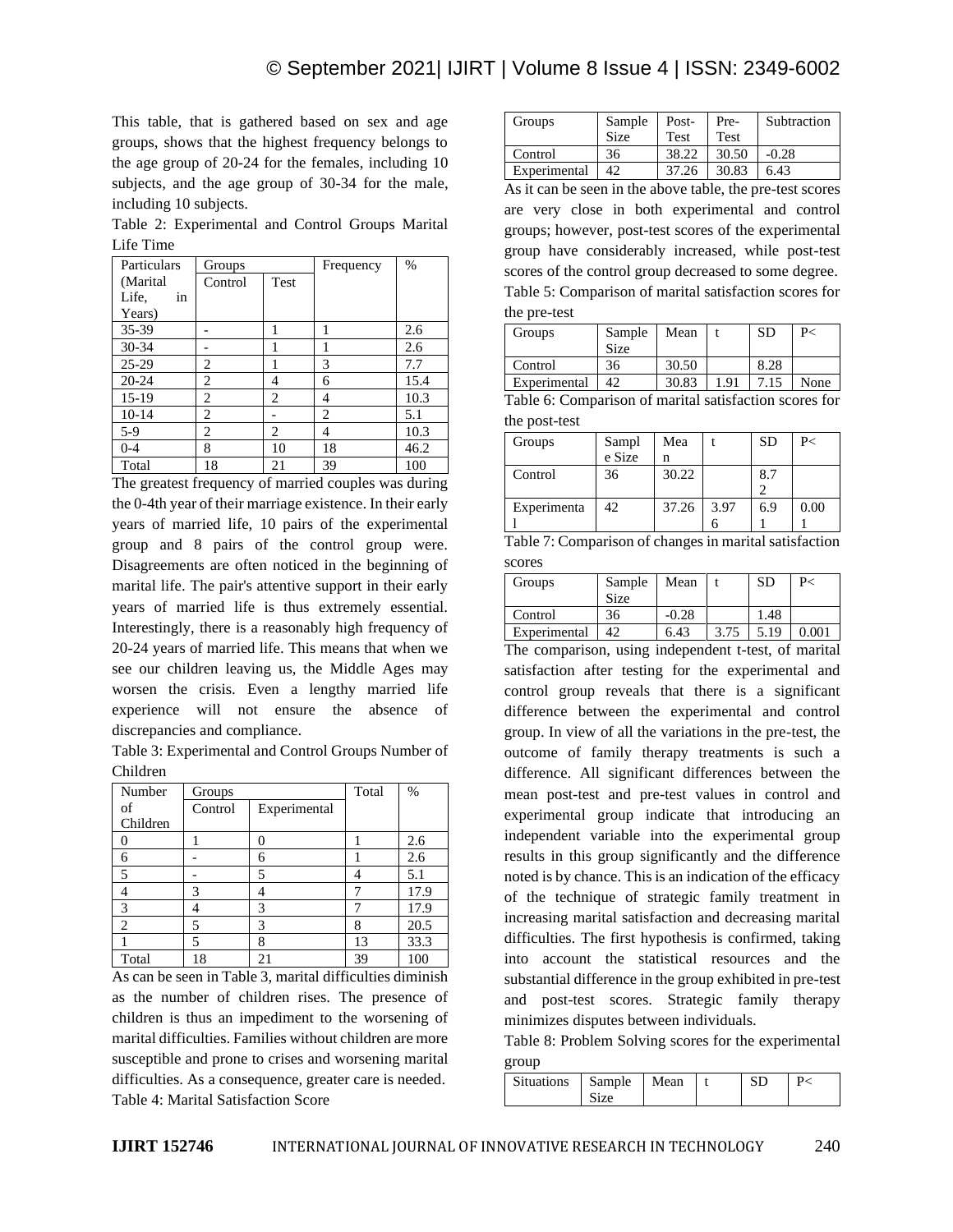| Post-Test |    | 1771  |      | 4.09 |       |
|-----------|----|-------|------|------|-------|
| Pre-Test  | 42 | 13.26 |      | 3.53 | 0.001 |
|           |    |       | 9.30 |      |       |

The findings of Table 8 indicate that treatments in the experimental group in family therapy result in substantial changes in outcomes for the experimental group after testing. The number of solved issues has improved. In other words, strategic familial therapy treatments contribute to the interpersonal solution of the issue between spouses, thus reducing spousal interpersonal difficulties.

Table 9: Problem Solving variable

| Groups       | Sample<br>Size | Mean  |      |
|--------------|----------------|-------|------|
| Control      | 36             |       | 3.48 |
| Experimental | 42             | 13.26 | 3.53 |

Table 10: Changes in the problem-solving scores in the experimental group and control group

| Groups       | Sample<br><b>Size</b> | Mean  |       | SD   |
|--------------|-----------------------|-------|-------|------|
| Control      | 36                    | 12.31 |       | 3.56 |
| Experimental | 42                    |       | 6.175 | 4.09 |

A comparison of post-test scores in the experimental and control groups using t-test reveals that the experimental group and control group are significantly differing. The resultant difference is the outcome of the observations, given the homogeneity of variances in the pre-test. In other words, the treatments impacted the experimental group and decreased interpersonal difficulties. However, the post-test results for the control group which was exposed to an independent variable are not significantly changed.

Table 11: Marital Satisfaction Changes after Interventions

| Gender                                           | Sample<br>Size | Mean |       | SD   | P<          |
|--------------------------------------------------|----------------|------|-------|------|-------------|
| Male                                             |                | 3.81 |       | 3.80 |             |
| Female                                           |                | 9.05 | 8.093 | 5.13 | $\rm 0.001$ |
| $51$ Eindings of the $\mathcal{C}_{\text{turb}}$ |                |      |       |      |             |

5.1 Findings of the Study

The findings indicate that although strategic family therapy treatments on spouses led to substantial improvements in their level of satisfaction, these interventions were more successful for the females and differences in the experimental group were more important than differences for males. In other words, various strategic family therapy treatments have been more successful and effective for women. In this approach, strategic family therapy was utilized in the treatment of couples in the experimental group with marital difficulties. In the experimental group and control group, the findings for independent variable effects have been examined. The findings achieved by analyzing the data include:

- Strategic family therapy is more effective for the female subjects than the male subjects.
- Strategic family therapy interventions have resulted in a significant increase in the marital satisfaction of the spouses with marital problems in the experimental group, as compared with the control group.
- Strategic family therapy led to significant increase in the interpersonal problem solving of the spouses in the experimental group, compared with the control group.

# VI. CONCLUSION

Family plays an important part in the lives of everyone, as a place to raise children, aid through crises, relying on members and a place to stay at the end of the day. In everybody's life, family is given importance. But chances to tackle problematic circumstances have still to be established in proportion to the contribution each family makes in the lives of individuals. Even with current services in mind, there is a small number of specialists with the right knowledge and ability to comprehend and include a person inside the family. In India, the marriage system is seen to be a union of two families and a solid contract. But when it comes to seeking help or getting out of marriage, particularly for women, there are problems throughout the whole family which lead to disturbance and instability. Family or couple treatment options are seldom chosen. People's help, elders, advisers are more likely to be sought before contacting professionals in mental health. Any sort of therapy is thus probably not very helpful and prevailing views stay intact. Mental health resources are scarce; therefore, families are an important support system for issue management and for different circumstances. However, the existing materials sometimes often fail to educate people about the condition or disease and the medicines, aside from the therapeutic information. In this research, the effort was made to utilize a technique for the families to produce good cultural outcomes. Given that the communication difficulties are the reason behind many marital problems, the research have also shown that problems among spouses are communicative issues. This shows that